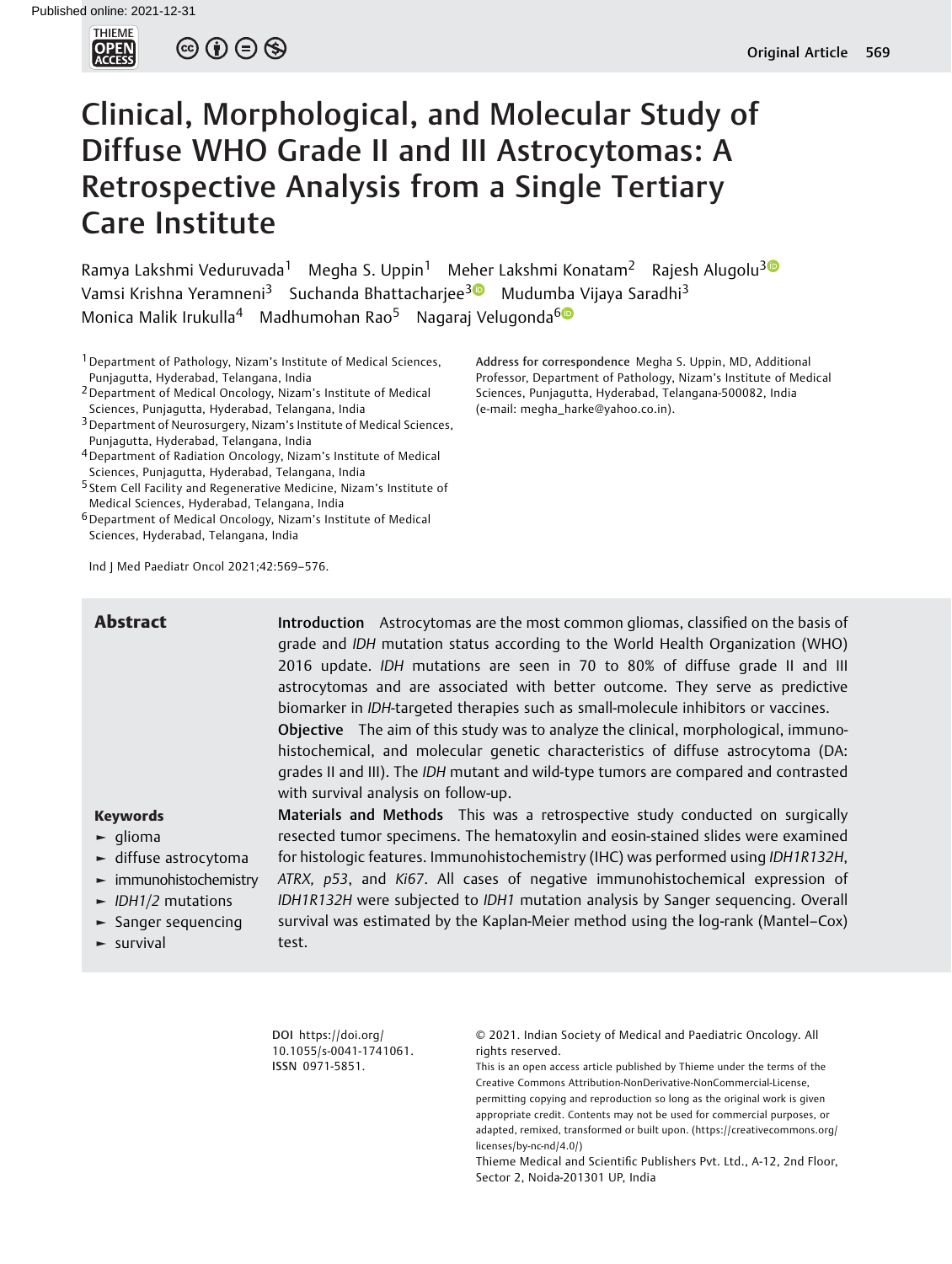Results The study included 51 cases of DA in the age of 17 to 66 years, mean  $\pm$ standard deviation was  $35.5 \pm 9.7$  years, and male:female ratio was 2:1. The IDH1R132H cytoplasmic immunopositivity was seen in 36 cases (70.5%), of which 63.6% were of grade II and 72.5% were of grade III. ATRX showed loss of expression in 50 cases (98%), and p53 showed diffuse strong immunohistochemical expression in all the cases of IDH mutant tumors. The difference in the age at presentation for IDH mutant (32.5 years) and wild type tumors (38 years) was statistically significant. Median survival was 55.3 months and 22.2 months in of IDH mutant and wild type cases, respectively. Conclusion IHC and sequencing for IDH mutations is helpful in making an integrated diagnosis and classifying definite molecular subgroups of astrocytic tumors. Mutations in IDH core-elate with survival. IDH mutant tumors showed longer survival duration and are good prognostic indicators.

# Introduction

The World Health Organization (WHO) 2016 update brought in paradigm changes in understanding and classification of central nervous system neoplasms bringing in the molecular biology of these tumors.<sup>1</sup> The adult diffuse gliomas are essentially classified on the basis of IDH mutations, which have been observed to be an important prognostic and predictive biomarker. $1-3$  IDH mutations are reported in  $>80\%$  of WHO grade II/III gliomas.<sup>4</sup> Other studies have reported IDH mutations in 72% of grade II and 64% of grade III astrocytomas.<sup>5,6</sup> Diffuse gliomas that do not harbor IDH mutations exhibit aggressive behavior irrespective of the grade of the tumor. IDH wild-type diffuse astrocytoma (DA) and anaplastic astrocytoma (AA) have a survival similar to or only slightly longer than IDH wildtype glioblastoma.<sup>2-4,7,8</sup> Presence of *EGFR* amplification and a genotype of 7q gain and 10q loss have been associated with worse outcome. $9$  Study of IDH mutations alone in diffuse glioma is an important research tool for targeted therapies and possible vaccines.

In this article, we share our experience with diffuse astrocytic tumors, WHO grades II and III, with respect to clinical features, histopathology, and molecular studies. The survival was compared between two molecular subgroups.

# Materials and Methods

**Study Design:** This was a retrospective evaluation of the clinical, histopathological, and molecular markers of WHO grade II and III astrocytomas. The IDH mutant and wild-type tumors have been compared with respect to survival.

**Study Setting:** The study was performed in a tertiary care center. The study period was from January 2015 to June 2017. Participants: All patients diagnosed on histopathology as grade II or III astrocytoma were included in all age groups. Other types of gliomas were excluded.

Variables: The astrocytomas were classified into IDH mutant and wild-type gliomas. The two molecular types were compared with respect to demographic features, location, survival, and outcome.

Primary Outcome: Comparison of the longest survival period between IDH mutant and wild-type tumors.

Secondary Outcome: Comparison of other variables like age, location, and histopathology between IDH mutant and wildtype tumors.

Data Collection: The patient details including demographic features, clinical presentation, and radio imaging findings were obtained from the request forms. The treatment details were obtained from medical records. The duration of the follow-up was calculated on the basis of last followup date or death of the patient, whichever was earlier.

### Histopathology

The tumor specimens were fixed in formalin and processed routinely. The hematoxylin and eosin-stained slides were examined for histologic features of DA and categorized into grade II or III as per the WHO 2016 Classification.<sup>1</sup>

#### Immunohistochemistry (IHC)

This was performed using IDH1R132H (clone D09, Dianova, dilution 1:200), ATRX (HPA001906, Sigma Aldrich, dilution 1:500), p53 (Clone D07, Bio-Genex), and Ki67 (Sigma Aldrich, Ready to Use). Cytoplasmic staining for IDH1R132H and nuclear staining for ATRX, p53, and Ki67 were interpreted as positive

### **Sequencing**

All cases of negative IDH1R132H immunoexpression were subjected to IDH mutation analysis by Sanger sequencing.

## DNA Extraction FFPE Tissue

Formalin-fixed, paraffin-embedded (FFPE) blocks were cut into 12 serial sections of 18 µm each. Areas consisting of at least 80% tumor cells were marked on the unstained sections that were then scraped into polypropylene tubes and deparaffinized using xylene. The collected tumor tissue was subjected to deoxyribonucleic acid (DNA) extraction with the QIAmp DNA FFPE Tissue kit following manufacturer's protocol. Isolated DNA concentration was quantified by spectrophotometry using Nano drop 2000 instrument.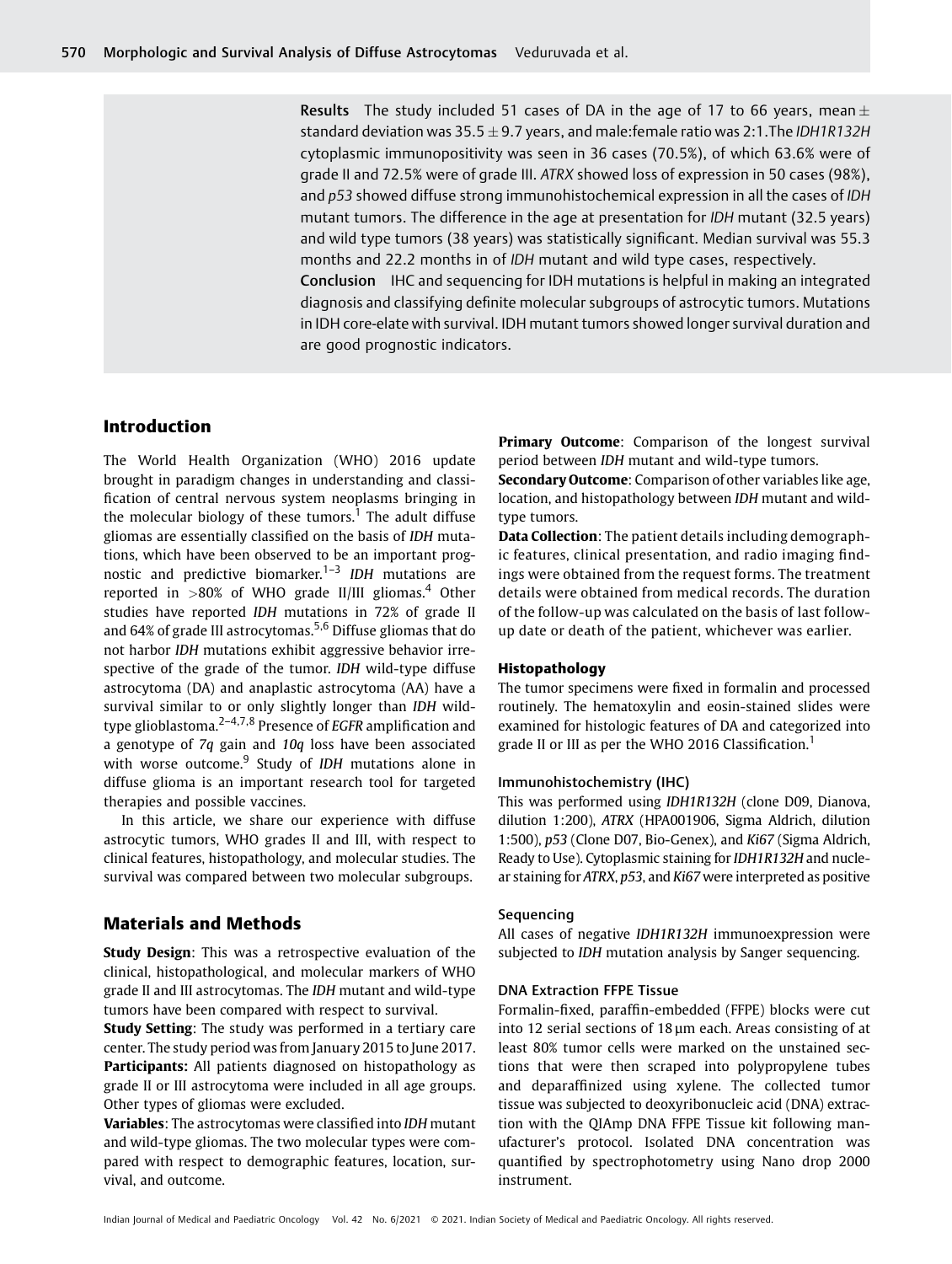|                           | <b>IDH</b> mutant<br>astrocytoma,<br>WHO grade II<br>$(N=7)$ | IDH wild type astrocytoma,<br>WHO grade II $(N=4)$ | <b>IDH</b> mutant<br>astrocytoma,<br>WHO grade III<br>$(N = 31)$ | IDH wild type<br>astrocytoma,<br>WHO grade III $(N=9)$ |
|---------------------------|--------------------------------------------------------------|----------------------------------------------------|------------------------------------------------------------------|--------------------------------------------------------|
| Age group (years)         | $17 - 40$                                                    | $29 - 45$                                          | $18 - 66$                                                        | $25 - 55$                                              |
| Male:female ratio         | 0.75:1                                                       | 3:1                                                | 3.8:1                                                            | 0.9:1                                                  |
| Common location           | Frontal and<br>temporal lobes                                | Temporal                                           | Frontal                                                          | Frontal                                                |
| Mean age                  | 29 years                                                     | 38 years                                           | 36 years                                                         | 38 years                                               |
| Overall survival (months) | 63                                                           | N/A                                                | 60                                                               | 90                                                     |
| Median survival (months)  | 60                                                           | N/A                                                | 56                                                               | 38                                                     |

**Table 1** Molecular subgroups of different astrocytomas based on *IDH* mutation and grade

Abbreviations: N/A, not available; WHO, World Health Organization.

#### IDH Mutation Analysis

Polymerase chain reaction (PCR) amplification of the target region was performed by mixing 50 ng of extracted tumor DNA as template, 10 μL of HotStar Taq 2X Mastermix (DSS Takara), 200 nM of the respective forward and reverse primers, and high-purity water to a final volume of 20 μL (IDH1 PCR primers: forward, AATGAGCTCTATATGCCATCACTG; reverse, TTCATACCTTGCTTAATGGGTGT). The PCR cycling conditions included an initial denaturation step at 95°C for 5 minutes, followed by 40 cycles of denaturation at 95°C for 30 seconds, annealing at 60°C for 30 seconds, and elongation at 72°C for 30 seconds, concluding with a final elongation step at 72°C for 10 minutes. The PCR products were checked by electrophoresis on 2% agarose gel. Amplified PCR products were subjected to Sanger sequencing for detection of mutations in IDH1 gene.

## Fluorescence In Situ Hybridization

Fluorescence in situ hybridization (FISH) was performed on FFPE sections using dual color locus specific probes for 1p36 and 19q13 paired, respectively, with the reference probes for 1q25 and 19p13 (Vysis). This test was performed in the study group in IDH mutant gliomas if the ATRX immunoexpression was retained. Following pretreatment, probes were added to the sections and the slides were subjected to denaturation at 78°C for 5 minutes and hybridization at 37°C for 16 hours in thermobrite chamber. After counter staining with 4′,6-diamidino-2-phenylindole, slides were examined under fluorescent microscope. The hybridization signals were scored in at least 200 nonoverlapping nuclei. The ratio of 1p/1q and 19q/19p was calculated by taking the number of test and control signals. Also, 1:2 ratio of signals in  $>50\%$  cells was taken as a criteria for codeletion.<sup>10</sup>

Sample Size: The study included 51 patients. All consecutive cases diagnosed as DAWHO grades II and III were included in the study period.

## Statistical Analysis

Demographic and other relevant clinical data were presented as mean or proportioned appropriately. Statistical analysis was performed using Graph Pad Prism 8.4.3. Data were analyzed and correlation was done between IDH mutation status and grading of astrocytoma. Overall survival (OS) was defined as the interval between primary surgery and death or last follow-up. OS was estimated by the Kaplan-Meier method using the log-rank (Mantel–Cox) test. A p-value less than 0.05 was considered to be of statistical significance.

# Interpretation of Testing (►Table 1)

DA, IDH Mutant: Positive IDH1R132H IHC or mutation analysis with loss of ATRX expression and diffuse p53 immunopositivity.

DA Wild type: Negative IDH1R132H IHC and mutation analysis with loss of ATRX expression or absence of 1p19q codeletion if the ATRX was retained.

## Ethics

The study was approved by Nizam's Institute of Medical Sciences (EC/NIMS/2316/2019, dated 01.04.2019). Waiver of consent was granted since the study was retrospective and was performed on archival tissue blocks. Confidentiality was maintained by the deidentification of data. The procedures followed were in accordance with the ethical standards of the responsible committee on human experimentation and with the Helsinki Declaration of 1964, as revised in 2013.

# Results

## Demographic, Clinical, and Radiological Data

Total 51 cases were diagnosed as astrocytoma (WHO grades II and III) in the study period. The patients were in the age group of 17 to 66 years with mean  $\pm$  standard deviation (SD) age being  $35.5 \pm 9.7$  years, with a male: female (M:F) ratio of 2:1. Of the 51 cases, 11 were WHO grade II and 40 were WHO grade III. The mean age was  $31.2 \pm 8.6$  years (median 29 years) and  $36.45 \pm 9.7$  years (median 33 years) for grade II and III tumors, respectively. Only two patients were less than 18 years of age with one each of grade II and grade III tumors. ►Graph 1 depicts the distribution of grades within various age groups.

Most common clinical presentation of the patients was headache (33, 70%) followed by seizures (25, 53%) and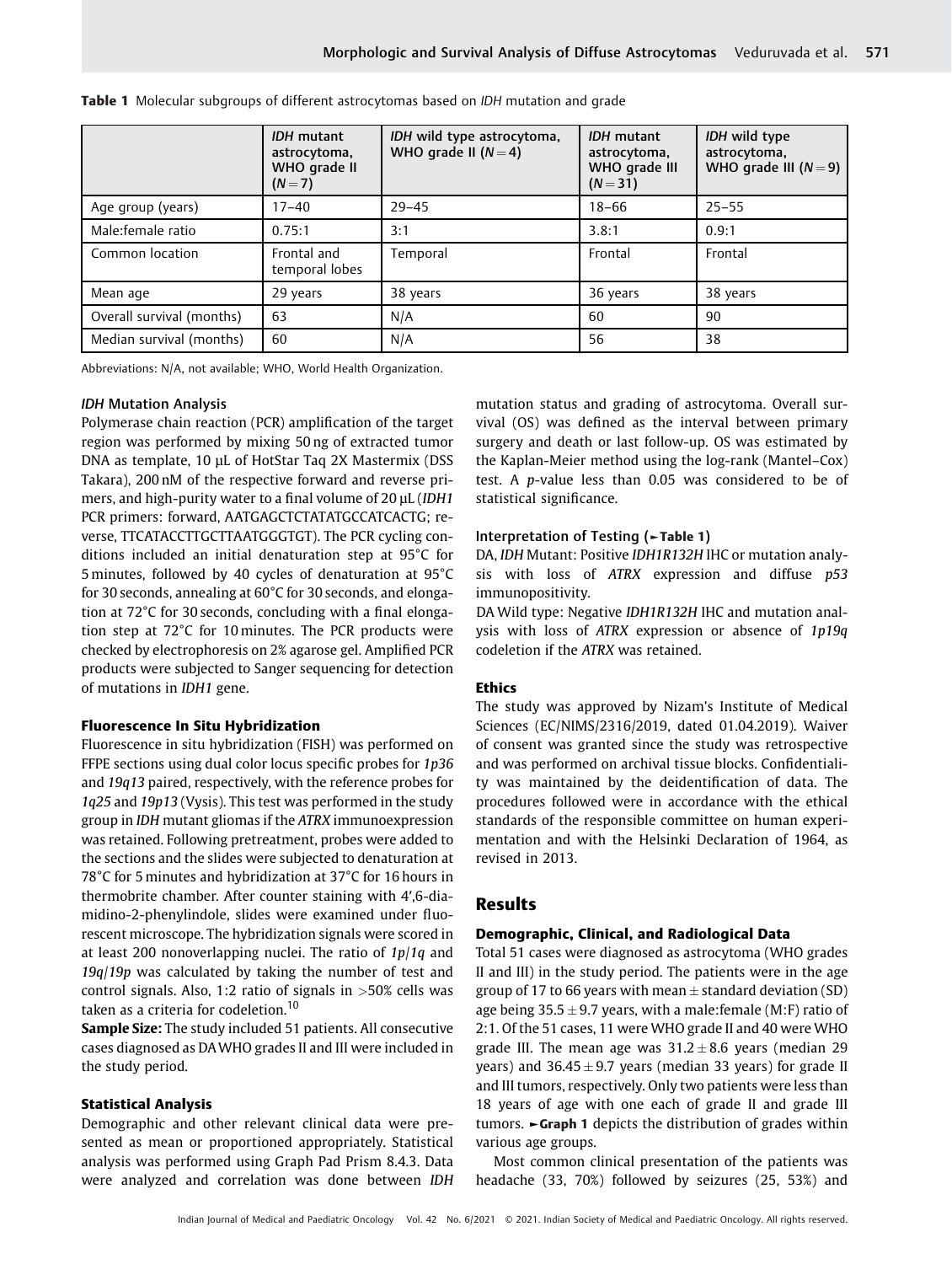

Graph 1 Age distribution among grade II and III astrocytomas.

weakness of limbs, and the most common location of tumor was frontal lobe (14, 32%).

The magnetic resonance imaging findings were reviewed and correlated with final histopathology. Thirteen cases of grade III astrocytoma were considered to be low-grade glioma due to absence of perilesional edema and contrast enhancement, whereas three cases of grade II astrocytoma were considered to be of high grade due to extensive perilesional edema and mass effect. Apart from these, there was correlation of radio imaging and histopathological features. Two cases, one each of grades II and III, had pattern of gliomatosis cerebri.

The surgical notes mentioned that 62% of the tumors had gross total resection.

# Histomorphology

WHO grade II astrocytoma constituted 11/51 (21.6%) cases. These tumors showed increased cellularity and pleomorphism without atypical mitosis. WHO grade III astrocytoma constituted 40/51 (78.4%) cases. These tumors showed hypercellularity, pleomorphism, and atypical mitosis. Atypical mitosis was more than one per section in grade III tumors. Microcystic spaces were identified in 11/51 (21.5%) tumors. Focal oligodendroglial pattern was observed in 2/51 (3.9%) grade III tumors and these resembled the erstwhile oligoastrcotyomas. Tumor calcification was identified in only one (1.9%) grade III tumor. Gemistocytes were observed in 15/51 (29.4%) cases, of which 13 belonged to grade III. Necrosis and microvascular proliferation, which are typical features of grade IV tumors, were absent in all cases.

#### Immunohistochemistry

**IDHR132H:** The cytoplasmic immunopositivity was seen in 36/51 (70.5%) cases, of which 63.6% were grade II and 72.5% were grade III.

ATRX: The ATRX showed loss of expression in 50 cases whereas one IDH mutant AA (grade III) showed retained ATRX nuclear expression, but this case did not show 1p19q codeletion on FISH analysis. Of the cases that were negative for IDH1R132H, five had loss of ATRX expression.

p53: There was diffuse strong immunohistochemical expression of p53 in all the cases of IDH mutant tumors. Among 15 tumors that were negative for IDH1R132H, 6 showed diffuse p53 expression whereas the rest 9 were negative.

**Ki67:** The mean  $\pm$  SD Ki67 for grade II tumors was  $2.36 \pm 1.0$ (range: 1–5) and grade III tumors was  $15.6 \pm 11.3$  (range: 6–64).

# Sequencing

Out of the 15 tumors that were negative for IDH1R132H IHC, only 2 cases (both belonging to grade III) showed mutations in Sanger sequencing as depicted in  $\blacktriangleright$  Fig. 1. These mutations were also identified in IDH1R132H locus. None of the cases showed any other IDH1 mutations.

Applying integrated diagnosis, 74.5% tumors in this study were IDH mutant.

#### Follow-Up Period and Survival

Follow-up data were available in 37/51 patients. All these patients were given 54 Gy of intensity modulated radiotherapy (IMRT) and chemotherapy with temozolomide for a period ranging from 31 to 1,488 days and a mean of  $374 \pm 269.4$  days. All the patients were followed up for a period of 2 days to 90 months. The follow-up and survival analysis were done separately for IDH mutant and IDH wildtype astrocytomas. The OS was 48.6%, and 51.4% patients died at the end of follow-up period. Eighteen of the patients are alive at the longest follow-up including 14 IDH mutant and 4 IDH wild-type patients. The OS differed in grades with 57.2% in grade II and 46.7% in grade III astrocytomas.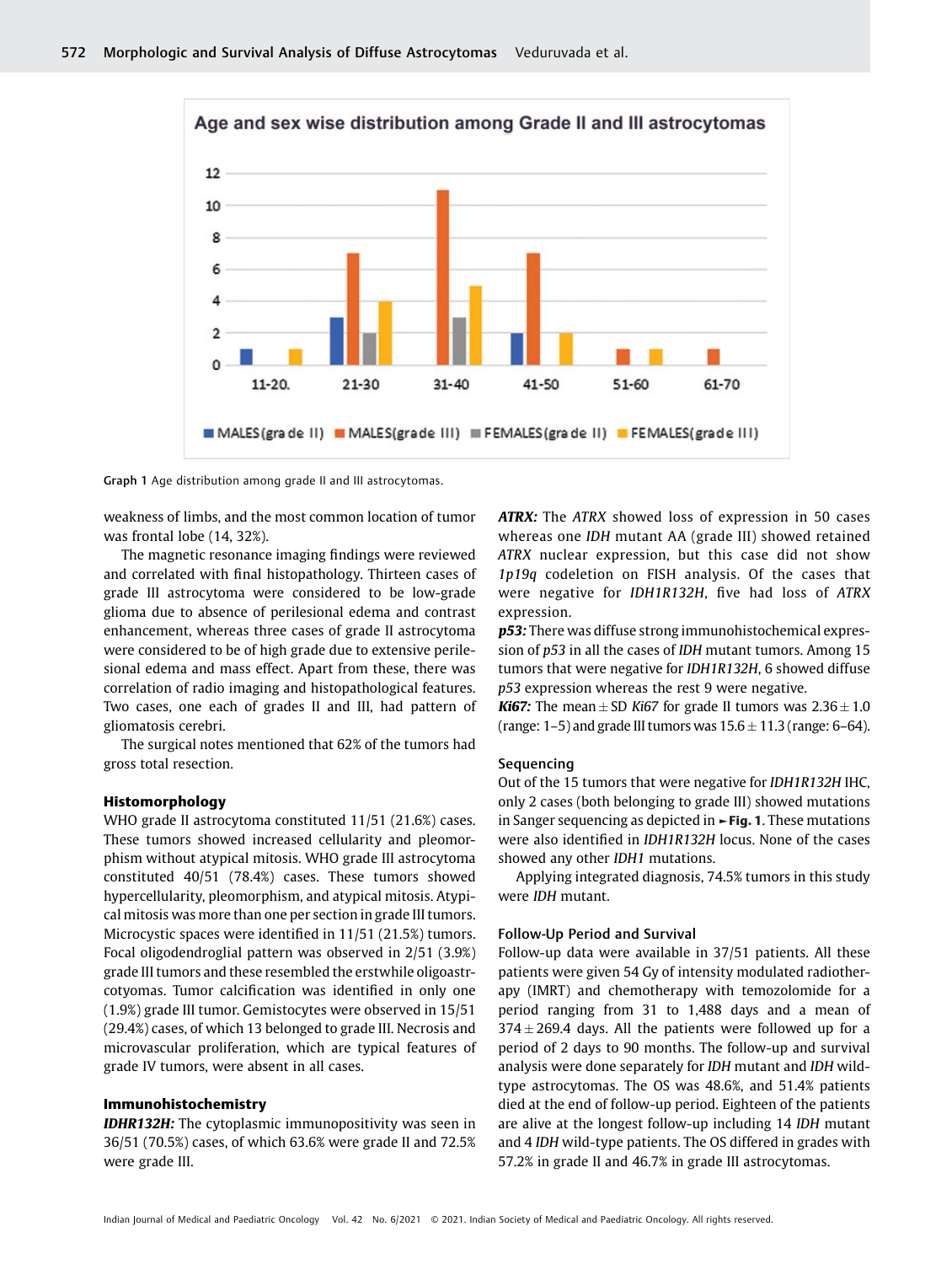

Fig. 1 (Top) Microscopic images of a grade III anaplastic astrocytoma. (A) Cellular tumor with marked pleomorphism and atypia showing many gemistocytes (H&E  $\times$ 40). (B) Cytoplasmic positivity for IDH1R132H; HRP-polymer  $\times$ 100. (C) Tumor cells showing diffuse strong expression of p53; HRP-polymer ×40. (D) Loss of ATRX expression; HRP-polymer ×100. (E) IDH1 polymerase chain reaction products (500 bp length) run on 2% agarose gel; ethidium bromide used as deoxyribonucleic acid (DNA) staining dye. (Bottom) Detection of DNA changes at R132 locus (R132H mutation,  $G > A$ ) in two cases of IDH1R132H immunohistochemistry negative astrocytoma.

Recurrence of tumors occurred in 11 (29.7%) cases at the mean  $\pm$  SD interval of 85  $\pm$  68.4 days. In two of these patients, the tumors upgraded from grade II to grade III.

The IDH mutant and wild-type patients were compared for age, M:F ratio, location, and median survival by calculating p-value using chi-square test. The p-value was statistically significant ( $p < 0.001$ ) for the age distribution showing difference in age at diagnosis between IDH mutant (32.5 years) and wild-type patients (38 years). There was no statistical significance for the gender distribution and location between the groups.

The patient survival period was calculated by Kaplan-Meier survival analysis. Median survival was 55.3 months and 22.2 months in IDH mutant and IDH wild-type cases, respectively. From the survival analysis, it was evident that patients with IDH mutations had better survival. Log-rank (Mantel–Cox) test was done for comparison of survival curves, which did not show any significance between these groups. This is shown in ►Graphs 2 and 3.

The survival analysis showed that IDH wild-type grade III tumors had least median survival period with poor prognosis.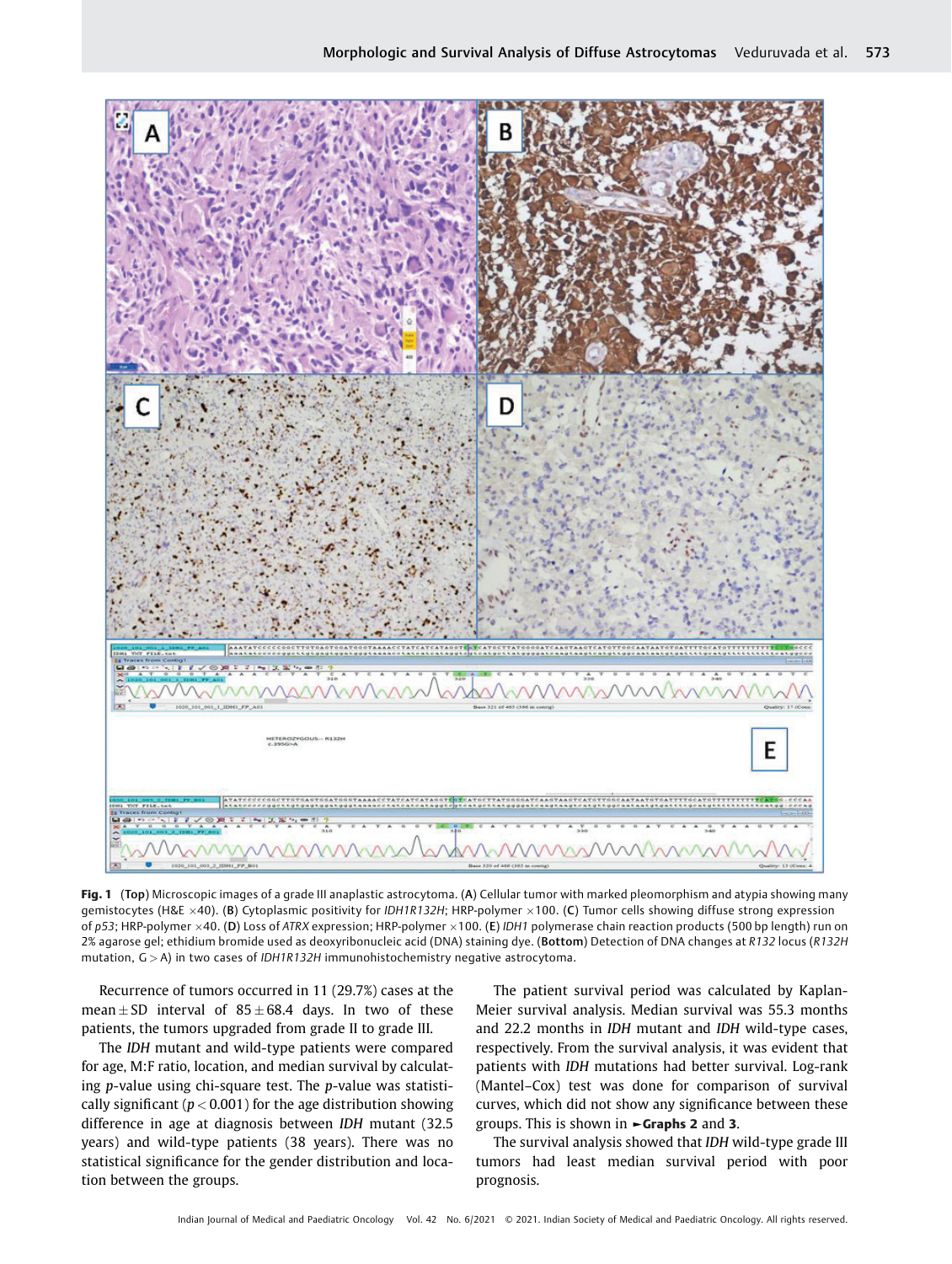

Graph 2 Kaplan-Meier survival analysis of IDH mutant grade II and III and IDH wild type grade III astrocytomas.



Graph 3 Kaplan-Meier survival analysis of IDH mutant and IDH wild type astrocytomas.

# **Discussion**

DA is a common brain tumor mainly affecting young adults, and encompasses  $\sim$ 11 to 15% of all astrocytic brain tumors. In older adults over 40, the age-adjusted annual incidence rate of astrocytic tumors is 6.8/100,000 people.<sup>6,11,12</sup> DA and AA are defined as tumors that lack the 1p/19q codeletion and usually demonstrate loss of expression of ATRX and express mutant p53 protein.

IDH mutant and wild-type astrocytomas are clinically different tumors despite overlapping histological appearances. IDH mutations are the driving mutations in gliomagenesis, identified in 70 to 80% of DA. Majority of these mutations are IDH1 type, commonest being IDH1R132H.<sup>13</sup> IHC for IDH1R132H is a surrogate for the mutation, and DNA sequencing is advocated only for the rare IDH1/2 mutations whenever diffuse gliomas are immunonegative for IDH1R132H.<sup>6</sup>

In this study, DA constituted 21.7% (51/234) of all the primary brain tumors in the study period. This is comparable to the study by Watanabe et al<sup>6</sup> (29.5%), however is lesser than that reported by Rajeswarie et al<sup>14</sup> (47.5%). The distribution of grades is similar to these two studies.

The mean age at presentation in our patients was  $35.5 \pm 9.7$  years, which is comparable to that reported in other studies.11,12,14 IDH mutant gliomas have been found to have earliest age at diagnosis.

The most common presenting complaint was headache (70%) followed by seizures (53%), which is comparable to the study by Mu et al.<sup>11</sup> Most common location in this study was frontal lobe (32%) consistent with findings by Rajeswarie et al<sup>14</sup> (41% in grade II and 46.4% in grade III), Dong et al,  $15$ and Mu et al. $11$ 

IHC with IDH1R132H was positive in 70.5% cases, of which 19.4% belonged to grade II and 80.5% belonged to grade III. Study by Mu et al<sup>11</sup> observed *IDH1R132H* positivity in 77% of DA (19% of grade II and 81% of grade III). Median age of IDH1R132H mutant astrocytoma was 32 years, which is comparable to other studies.

ATRX mutations have been reported either by sequencing or IHC in 45 to 67% of DA and 57 to 73% of AA.16–<sup>19</sup> The mutations in ATRX are supposed to follow IDH mutations for astrocytic phenotype in a diffuse glioma. These are mutually

exclusive of 1p19q codeletion. A surrogate IHC with loss of nuclear staining for ATRX in neoplastic cells, with retention in nonneoplastic cells serving as an internal positive control, is a reliable indicator of ATRX mutations.<sup>20</sup> Inactivation of the adenosine triphosphate-dependent helicase ATRX has been linked to recombination-driven alternative telomere maintenance mechanisms and may provide glioma cells with unlimited proliferative capacity.<sup>21–23</sup> In this study, 97.5% of IDH mutant astrocytoma showed loss of ATRX.

The WHO 2016 eliminated oligoastrocytoma as a distinct entity, since nearly all histologically defined oligoastrocytoma can be recategorized as oligodendroglioma or astrocytoma based on molecular features.<sup>24</sup> We observed two cases of oligoastrocytoma that could be reliably classified as IDH mutant astrocytoma due to loss of ATRX and diffuse p53 positivity. Another case of IDH mutant grade III astrocytoma with retained ATRX did not show 1p19q co deletion hence was classified as astrocytoma.

Tumorigenic Tp53 mutations have been reported to be present in >50% of gliomas with astrocytic features, including 59 to 74% of DA and 53 to 65% of AA.<sup>4</sup> In this study, diffuse and strong positivity for p53 was observed in all cases of IDH mutant astrocytoma. Grade II and III astrocytomas, which showed diffuse and strong positivity for p53, constituted 72.8 and 91.6%, respectively.

Pediatric DA is distinct clinically and molecularly from their adult counterparts. Clinical implications of BRAF alterations in these tumors and behavior of tumors with  $MYB/MYBL1/FGFR$  alterations are less clear.<sup>25</sup> Although extremely common in adult diffuse glioma, IDH1/2 mutations are much less prevalent in pediatric gliomas. Previous reports suggested extremely low numbers of IDH mutants in pediatric gliomas ranging from 0 to  $17\frac{25}{10}$  In this study we noticed two pediatric patients with diffuse IDH mutant astrocytoma accounting for 2/40 (5%) of cases. These tumors are known to behave like adult IDH mutant astrocytoma. We did not identify any case of IDH wild type pediatric DA in our series.

Loss of the CDKN2A gene or p16 protein (the CDKN2A product) appears an ideal candidate for distinguishing the molecular phenotypes of WHO grade II and III IDH mutant gliomas. Studies showed that CDKN2A loss is associated with worse survival in astrocytoma.<sup>26</sup> Available evidence from retrospective studies suggests that homozygous deletion of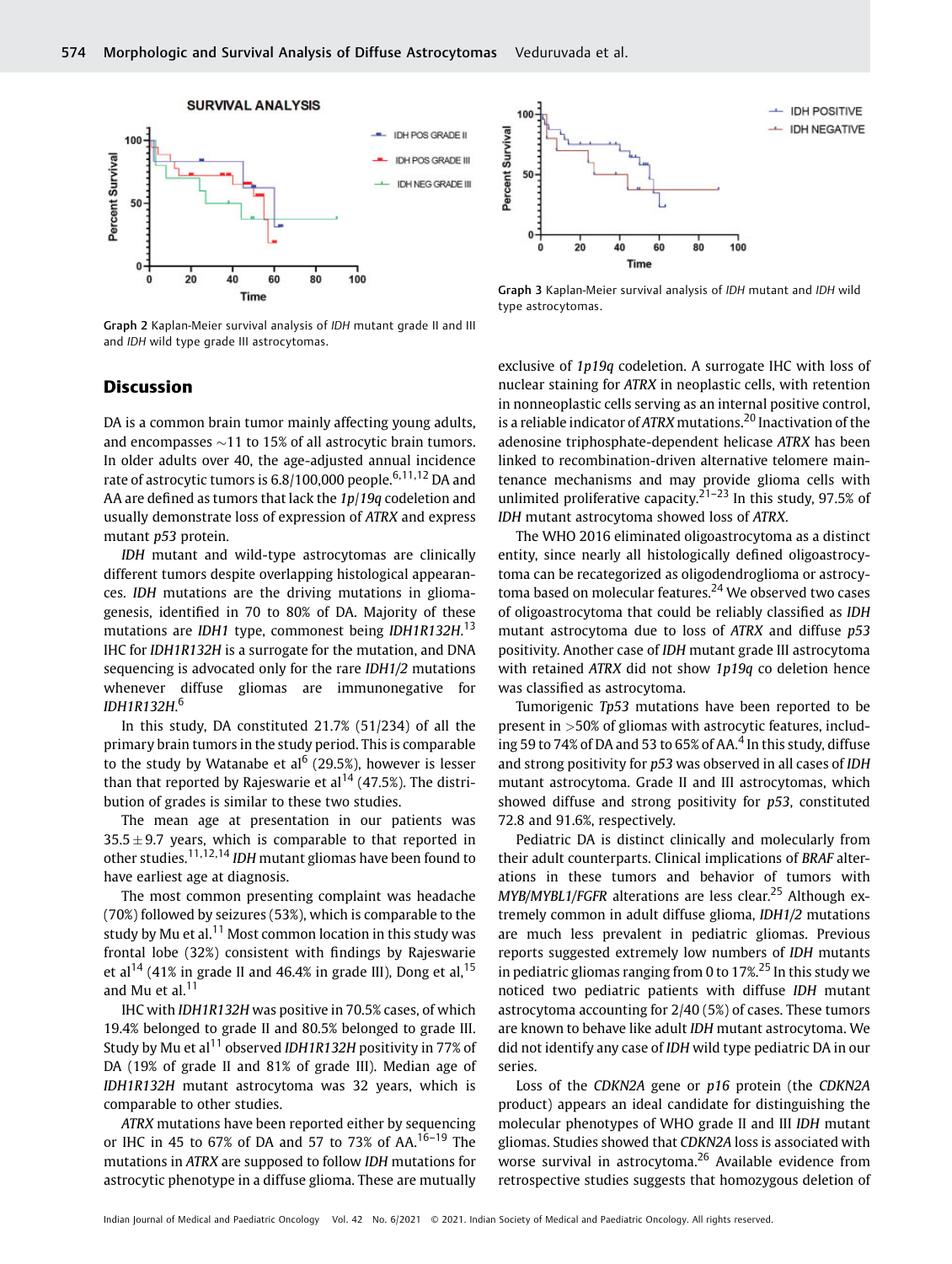CDKN2A/B is associated with shorter survival in patients with IDH mutant astrocytoma and that its presence corresponds to WHO grade IV clinical behavior.<sup>27,28</sup> However, the molecular study was limited to identification of IDH mutation status, and other mutations that cause astrocytoma were not identified in this study.

Survival patterns for lower-grade astrocytoma remain poorly characterized. Several independent projects have demonstrated that histologic grading standards probably cannot distinguish prognoses for patients with IDH mutant astrocytoma in the WHO grade II and III entities.29,30 On the contrary, some studies have concluded that traditional grading systemis still able to stratify prognoses for these patients.<sup>31-33</sup>

In this study, all grade II and III DA patients with available follow-up received combined 54 Gy of IMRT and chemotherapy with temozolomide for a period ranging from 31 to 1,488 days and a mean of 374 days, while the study by Mu e tal<sup>11</sup> observed that 48.6% received both chemotherapy and radiotherapy and 51.4% received only radiotherapy. Study by Dong et al<sup>15</sup> observed 52.69% of grade II and 77.35% of grade III tumors receiving radiation.

The prognostic importance of IDH mutation is independent of other known prognostic factors, including age, grade, and MGMT methylation status.<sup>34</sup> IDH mutations exhibit G-CIMP signature in glioma and the gliomagenesis has been attributed to the oncometabolite, 2-hydroxyglutarate (2-HG). This results in DNA and histone methylation. 2-HG is a part of DNA repair pathway and serves as an inhibitor of DNA repair enzymes as well as inhibits the homologous recombination DNA repair process. This helps in targeting the DNA repair enzymes by chemoradiotherapy giving a therapeutic benefit. IDH mutant tumors are also common in surgically amenable sites and gross total resection gives additional survival advantage. The second mutant protein, ATRX, is a chromatin-binding protein (SNF family) and the mutations result in telomere dysfunction. ATRX deficiency is associated with genomic instability that can induce p53 dependent cell death. So p53 mutations in DA may enable tumor cell survival in the setting of  $ATRX$  loss.<sup>35</sup>

Studies showed that median survival of grade II and grade III astrocytomas is 7 to 10 years and 3.5 years, respectively.<sup>33</sup> Pekmezci et al<sup>32</sup> observed median OS is better in patients with IDH mutant astrocytoma (9.3 years) than IDH wild-type astrocytoma (1.2 years). Another study identified that the median survival of IDH wild-type gliomas was 1.7 years as against 6.3 years for IDH mutant gliomas without 1p19q codeletion.<sup>3</sup> The similar was observed in our study with a median survival of 55.3 months (4.6 years) and 22.2 months (1.9 years) in IDH mutant and wild-type astrocytomas, respectively. However, this difference was not found to be statistically significant. This could perhaps be related to less number of IDH wild-type cases.

In a study by Shirahata et al,  $33$  it was identified that there was difference in survival of IDH mutant tumors. On followup, survival of 31.7% of IDH mutant glioblastomas and 42.6% of IDH mutant AA was similar and this was associated with CDKN2A/B homozygous deletion. However, we did a similar comparison of median survival of IDH mutant AA with IDH mutant glioblastomas in the same period. We identified 61.7% of IDH mutant AA with median survival of 55.3 months and 7.3% of IDH mutant glioblastomas with median survival of 12 to 15 months. However, we need to confirm these findings further by performing CDKN2A/B deletion studies and expanding the sample size.

Limitations: The limitations of this study are retrospective study design. The follow-up details of all the patients were not available. Limited sample size of 51 patients is also a limitation for a complete statistical analysis.

Future Research Directions: There are advances in molecular genetics of diffuse gliomas including astrocytoma. The IDH mutant tumors are further classified based on CDKN2A/B homozygous deletions. The tumors with these deletions are shown to have aggressive behavior even in IDH mutant tumors. We plan to perform this deletion analysis and correlate with patient survival.

# Conclusion

In conclusion, we observed that IHC with IDH1R132H, ATRX, and p53 is helpful in making an integrated diagnosis of astrocytic tumors as per the updated 2016 WHO classification of tumors. Other studies have also shown utility of IHC in subtyping the gliomas and our results are similar to these studies. Classification into definite molecular subgroups by sequencing to find out other variant IDH1 or IDH2 mutations is necessary according to WHO guidelines. IDH mutations correlate with survival and are good prognostic indicators in DA.

Source of Funding Nil.

Conflict of Interest Nil.

#### References

- 1 Louis DN, Perry A, Reifenberger G, et al. The 2016 World Health Organization Classification of Tumors of the Central Nervous System: a summary. Acta Neuropathol 2016;131(06):803–820
- 2 Brat DJ, Verhaak RG, Aldape KD, et al; Cancer Genome Atlas Research Network. Comprehensive, integrative genomic analysis of diffuse lower-grade gliomas. N Engl J Med 2015;372(26):2481–2498
- 3 Eckel-Passow JE, Lachance DH, Molinaro AM, et al. Glioma groups based on 1p/19q, IDH, and TERT promoter mutations in tumors. N Engl J Med 2015;372(26):2499–2508
- 4 Yan H, Parsons DW, Jin G, et al. IDH1 and IDH2 mutations in gliomas. N Engl J Med 2009;360(08):765–773
- 5 Hartmann C, Meyer J, Balss J, et al. Type and frequency of IDH1 and IDH2 mutations are related to astrocytic and oligodendroglial differentiation and age: a study of 1,010 diffuse gliomas. Acta Neuropathol 2009;118(04):469–474
- 6 Watanabe T, Nobusawa S, Kleihues P, Ohgaki H. IDH1 mutations are early events in the development of astrocytomas and oligodendrogliomas. Am J Pathol 2009;174(04):1149–1153
- 7 Hartmann C, Hentschel B, Wick W, et al. Patients with IDH1 wild type anaplastic astrocytomas exhibit worse prognosis than IDH1 mutated glioblastomas, and IDH1 mutation status accounts for the unfavorable prognostic effect of higher age: implications for classification of gliomas. Acta Neuropathol 2010;120(06): 707–718